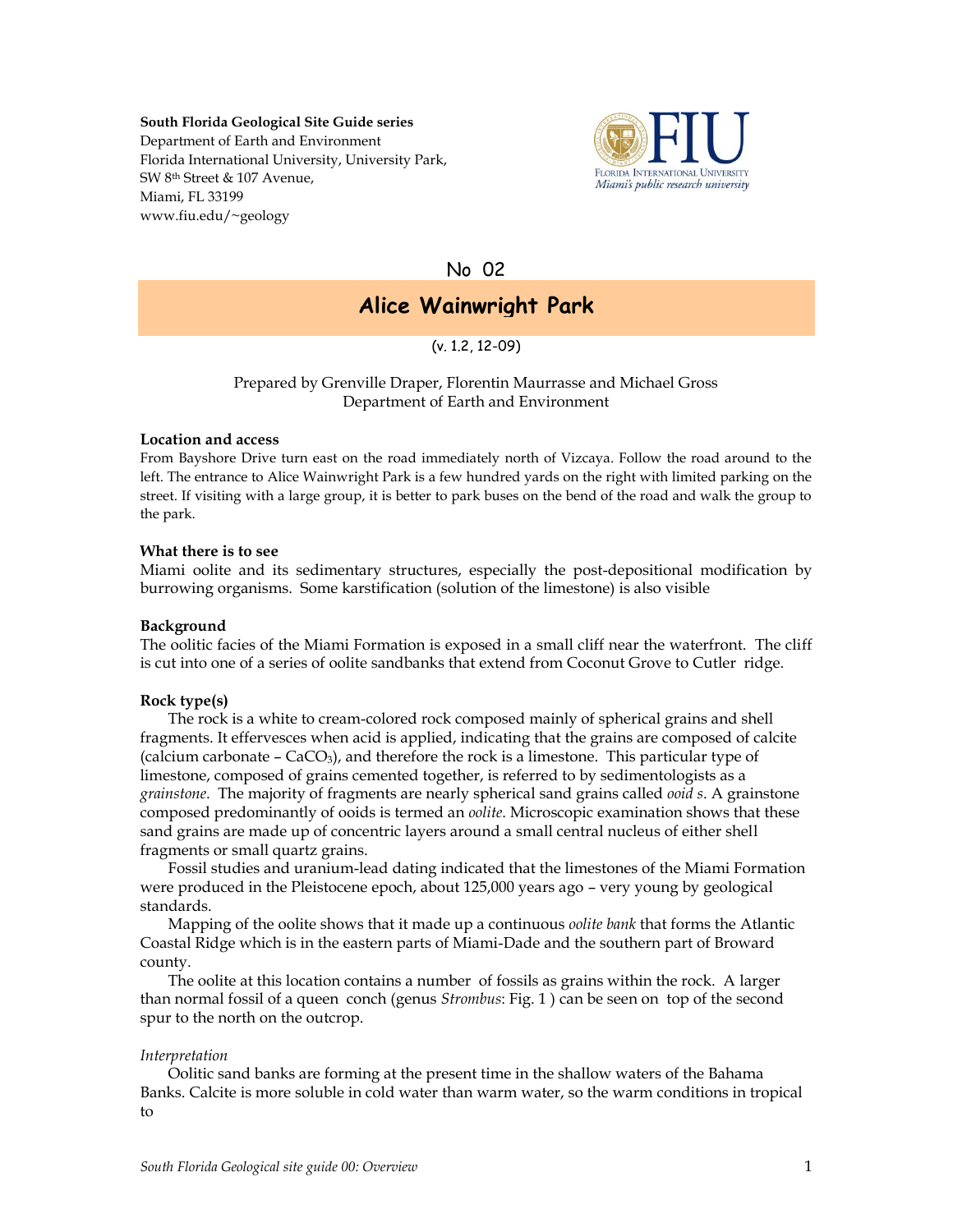## **Figure 1 Fossil Strombus sp on the upper surface of the outcrop**

sub-tropical seas encourages the precipitation of calcite from dissolved calcium bicarbonate in seawater. The reaction is:

$$
Ca(HCO3)2 \rightarrow CaCO3 + H2O + CO2
$$

It is also possible that this reaction is not entirely inorganic and algae may play an important role in the precipitation of calcite in ooids. The agitation caused by the Atlantic oceanic swell rolls the grains around during calcite precipitation producing the concentric pattern observed in the ooids.



Thus, the Miami Formation is considered to have formed in conditions very similar to the present day Bahamas. If this is the case, then sea level at the time of the deposition of the Miami Formation would have been about  $10m$  ( $\sim$ 30 ft.) higher relative to the land than a present. As Florida is tectonically very stable it is more likely that this higher level was the result of global sea level rise rather than uplift of South Florida. This view is supported by many other studies that indicate that the Miami Formation was deposited in the last interglacial stage (Sangamon) when sea level was indeed about 10m above the present sea level.

## **Sedimentary structures**

## *Observations*

At the lower part of the outcrop laminations can be seen, which dip about  $25^{\circ}$  to the SE. These laminations progressively disappear and are replaced by an unstratified, honeycombedappearing rock. On close inspection this structure can be seen to be composed of a series of tubes, both horizontal and vertical (Fig. 2) . This rock is sometimes refered to as the "mottled facies: of the Miami Fromation.



**Figure 2 Tubes produced by**  *Callianassa* **shrimp. The shrimp line the burrows with mucous which enhances the lithification of grains in the walls of the burrow. Later, the weathering of the softer matrix around the burrow produces the tube-like structure.**

*Interpretation*